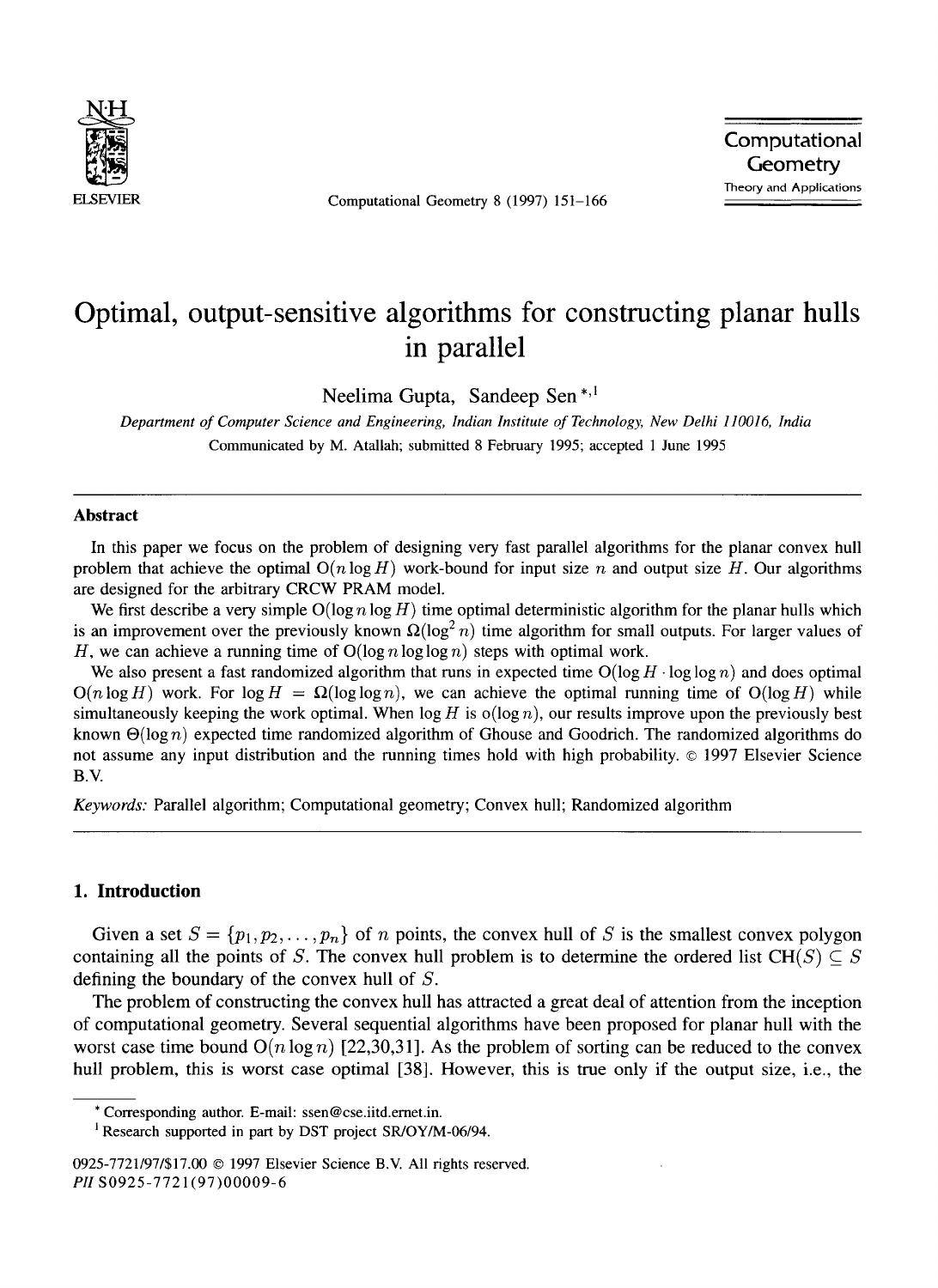number of vertices on the hull, is large. More specifically, the time-bound of  $\Theta(n \log n)$  is tight when the ordered output size is  $\Omega(n)$ . When the output size is much smaller, say constant, it is easy to design an  $O(n)$  algorithm like *Jarvis' March*. This algorithm actually solves the problem in  $O(nH)$ time, where  $H$  is the output size. Kirkpatrick and Seidel [28] designed an algorithm with a worst case time complexity  $O(n \log H)$ . They also showed that this is asymptotically optimal when the complexity is measured in terms of both the input and the output sizes (also see [27]). However, their algorithm is quite complex and is rarely used in practice. Chan et al. [9] discovered a simplified version of Kirkpatrick and Seidel's algorithm that is more practical to implement. Very recently Chan [8] presented a very elegant approach for output sensitive construction of convex hulls using rayshooting that achieves  $O(n \log H)$  running time.

#### *1.1. Parallel algorithms*

The primary objective of designing parallel algorithms is to obtain very fast solutions to problems keeping the total work (the processor-time product) close to the best sequential algorithms. For example if  $S(n)$  is the best known sequential time complexity for input size n, then we aim for a parallel algorithm with  $P(n)$  processors and  $T(n)$  running time that minimizes  $T(n)$  while keeping the work  $P(n) \cdot T(n)$  close to  $O(S(n))$ . A parallel algorithm that actually does total work  $O(S(n))$  is called a work-optimal or simply an optimal algorithm. Simultaneously, if the algorithm also matches the time lower bound then it is the best possible (asymptotically).

The fastest possible time-bound clearly depends on the parallel machine model. For example, in the case of CREW model, the convex hull cannot be constructed faster than  $O(log n)$  time, irrespective of the output-size because of an  $\Omega(\log n)$  bound for computing maximum (minimum). The above bound does not apply to the CRCW model. For a stronger model, Sen [36] has obtained exact trade-off between number of processors and possible speed-up for a wide range of problems in computational geometry. For convex hulls, Lemma 1.1 is shown.

Lemma 1.1 [36]. *Any randomized algorithm in the parallel decision tree model for constructing convex hull of n points and output-size H, has a parallel time-bound of*  $\Omega(\log H/\log k)$  *using kn processors,*  $k \geq 1$  *in the worst case.* 

In other words, for super-linear number of processors, a proportional speed-up is not achievable and hence these parallel algorithms cannot be considered efficient. The best or the *ultimate* that one can hope for under the circumstances is an algorithm that achieves  $O(log H)$  time using n processors.

The result of this paper makes progress towards achieving this end. It may be noted that, although we use the CRCW model, we do not make use of its full arithmetic instruction set and as such it is weaker than the parallel decision tree model. The parallel complexity of a problem is arguably better understood in this framework where communication is not a serious bottleneck.

#### *1.2. Previous results*

For planar hulls, in the context of PRAM (Parallel Random Access Machine) model, there exist a number of algorithms with  $O(\log n)$  running time and  $O(n \log n)$  operations [1,5,6,33]. These are known to be worst case optimal in the CREW model. Akl [2] describes an output-sensitive algorithm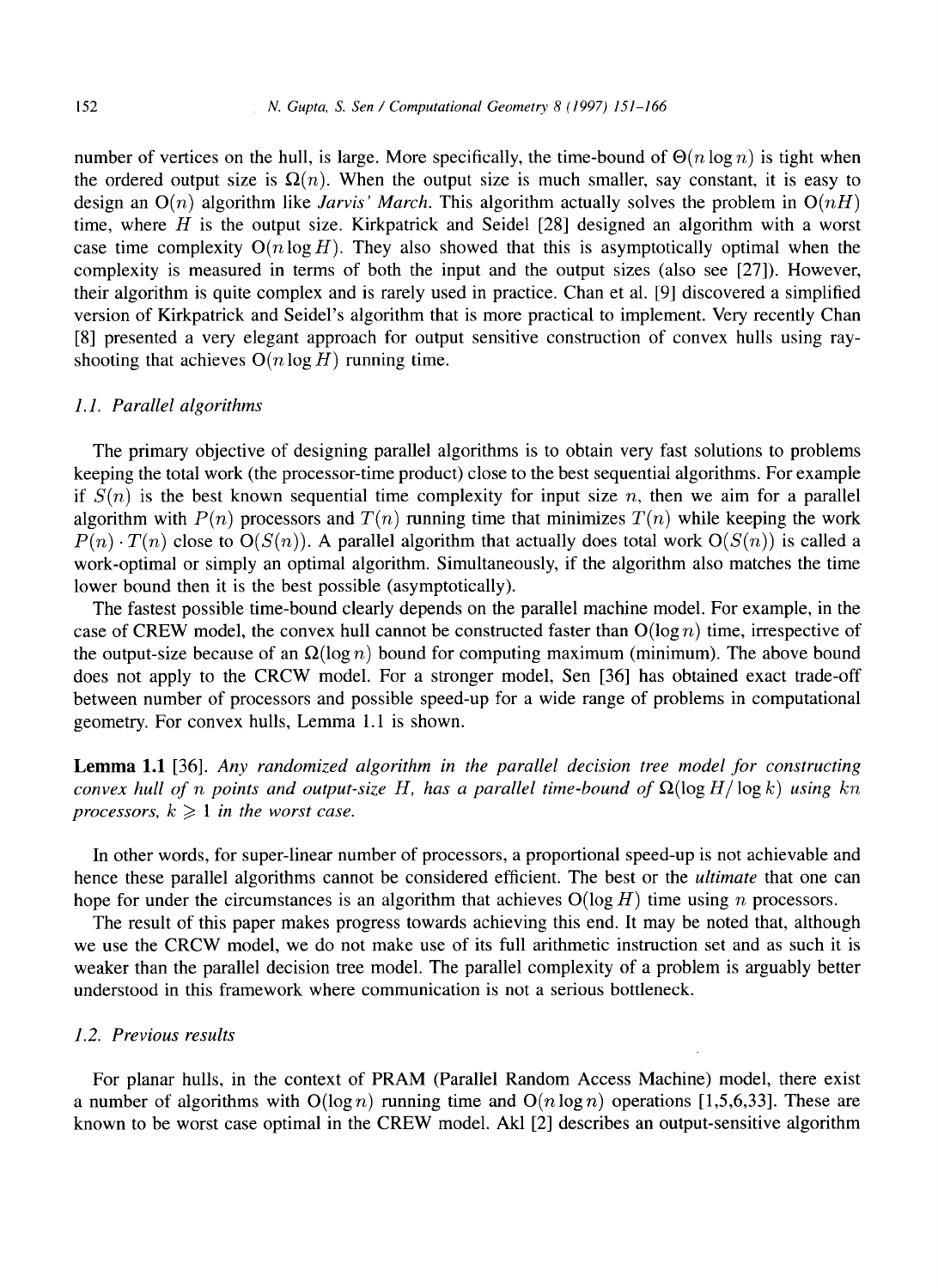for this problem which is optimal for number of processors bounded by  $O(n^2)$ ,  $0 < z < 1$ . Deng [16] describes an algorithm that runs in  $O(log n)$  parallel time using  $n/log n$  processors when H is constant. The fastest  $O(n \log H)$  work-optimal parallel algorithms have running times of  $\Theta(\log^2 n)$  and  $\Theta(\log n)$  in deterministic and randomized CRCW models respectively (Ghouse and Goodrich [18]).

#### *1.3. Our results and methods*

We present algorithms whose running times are output-sensitive even in the sublogarithmic timerange while keeping the work optimal. For designing fast output-sensitive algorithms, we have to cope with the problem that the output-size is an unknown parameter. Moreover, we also have to rapidly eliminate input points that do not contribute to the final output without incurring a high cost. The two most successful approaches used in the sequential context, namely gift-wrapping (or ray-shooting approach of Chan) and divide-and-conquer do not translate into fast parallel algorithms. By 'fast' we imply  $O(\log H)$  or something very close. The gift-wrapping (or ray-shooting) is inherently sequential taking about  $O(H)$  sequential phases. Even the divide-and-conquer method is not particularly effective as it cannot divide the *output* evenly - in fact this aspect is crux of the difficulty of designing fast output-sensitive algorithms that run in  $O(\log H)$  time.

We first describe a deterministic  $O(\log n \log H)$  time CRCW algorithm that does optimal work. This algorithm is based on an optimal sequential algorithm of Chan et al.  $[9]$  - an identical bound can be achieved by using the approach of Kirkpatrick and Seidel instead. A straightforward parallelization would give an  $\Omega(\log n \cdot \text{poly}(\log \log n))$  algorithm, which will be slower than our algorithm for  $H = o(\log n)$ . For larger output sizes, we can make the algorithm run in  $O(\log n \log \log n)$  steps. It may be noted here that the  $\Theta(\log n)$  expected time algorithm of Ghouse and Goodrich was based on the algorithm of Kirkpatrick and Seidel.

In Section 3, we present fast randomized algorithms for the planar hulls. The fastest algorithm runs in  $\tilde{O}(\log H)$  expected time using n processors for  $H > \log^{\epsilon} n$ ,  $\epsilon > 0$ . The expected running times hold with high probability<sup>2</sup>. For smaller output sizes, we present an algorithm that has an expected running time of  $O(\log H \cdot \log \log n)$  keeping the number of operations optimal. Therefore, for small output-sizes, our results improve the previously known bounds.

Our randomized algorithms are based on an approach of Clarkson and Shor [13] – this gives us a work-optimal algorithm as a starting point. However, its efficient adaptation in the parallel context required a number of sophisticated techniques like bootstrapping and super-linear processors parallel algorithms, and very fine-tuned analysis. The basic method of [13] prunes away the redundant points efficiently to a stage where number of points is small enough to run the worst-case algorithms. This is not true for a parallel algorithm where one cannot obtain commensurate speed-up with processor advantage (Lemma 1.1). This is one of the first non-trivial applications of super-linear processor algorithms in computational geometry to obtain speed-up for a situation where initially there is no processor advantage. Our work establishes a close connection between fast output-sensitive parallel algorithms and super-linear processor algorithms. Consequently, our algorithms become increasingly faster than the previous algorithms as the output size decreases. We are not aware of any previous

<sup>&</sup>lt;sup>2</sup> In this paper, the term high probability implies probability exceeding  $1 - 1/n<sup>c</sup>$  for any predetermined constant c where n is the input-size. The notation that will be used is  $\tilde{O}$  instead of O to denote that the bound holds with high probability.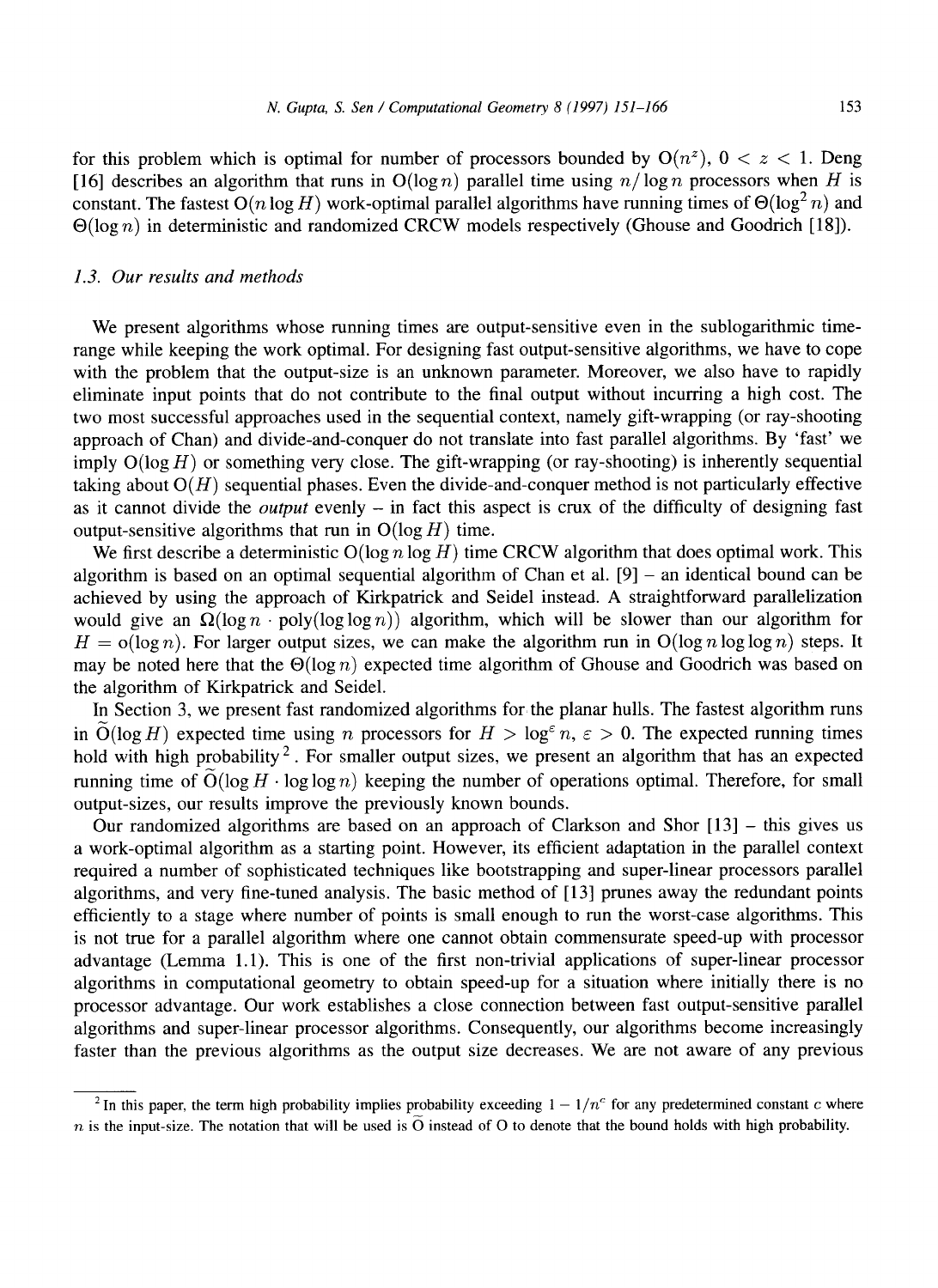work where the parallel algorithms speed-up optimally with output size in the sublogarithmic time domain.

## **2. Deterministic algorithm for planar hulls**

In this section we present a deterministic algorithm to compute the planar hulls. We assume for simplicity that no two vertices collide on x or y coordinates. We construct the CH( $S$ ) in two parts, the upper hull  $UH(S)$  and the lower hull  $LH(S)$ . We shall describe the procedure for upper hull only; the procedure for lower hull is identical and merging is trivial.

Our algorithm uses the basic approach of [28]; however, we would like to minimize the number of stages required to reduce the total size of the problem sufficiently after which the problem is solved directly. Our presentation actually makes use of the simplification given in [9].

## *2.1. Algorithm*

- 1. Find  $p$  and  $q$  with smallest and largest  $x$ -coordinate respectively. If  $p = q$  then print(p) and stop.
- 2. U\_Hull(S) where U\_Hull(S) is
	- begin(U\_Hull)
	- If the *total size* of the problem  $((n/2^d)$  number of subproblems) at the dth stage is  $\leq n/\log n$ then go to 3 (note that the *total size* refers to a global count of the sizes of all the subproblems at stage  $d$  and is not local to the recursive invocation of U\_Hull); Else
		- (a) Pair up the unpaired points in S.
		- (b) Find an approximate median  $m$  of the slopes of the lines defined by the pairs.
		- (c) Find the upper hull vertex  $p_m$  with a tangent of slope m; Print $(p_m)$ .
		- (d) Compute  $S_{\text{left}} = \{p \in S \mid x(p) < x(p_m)\}, S_{\text{right}} = \{p \in S \mid x(p) > x(p_m)\}.$
		- (e) Discard points from  $S_{\text{left}}$  (respectively  $S_{\text{right}}$ ) that are right (respectively left) end points of pairs with slope less (respectively greater) than  $m$ .
		- (f) If  $S_{\text{left}}$  is not empty then U\_Hull( $S_{\text{left}}$ ).
		- (g) If  $S_{\text{right}}$  is not empty then U-Hull( $S_{\text{right}}$ ).
	- end(U\_Hull).
- 3. Solve each subproblem directly using any of  $(n, \log n)$  algorithms [1,5,6,33].

The correctness of algorithm U\_Hull follows from [9]. The processors executing print( $p_i$ ) statements write 1 in the respective cells of an array  $\ddot{A}$  and attach the respective point with it. This array, together with the output of solving the subproblems directly, is later compressed to give the output vertices in order.

## *2.2. Analysis*

Lemma 2.1. *The maximum (minimum) of n elements can be found in* O(loglogn) *time using n / log* log *n CRCW processors.*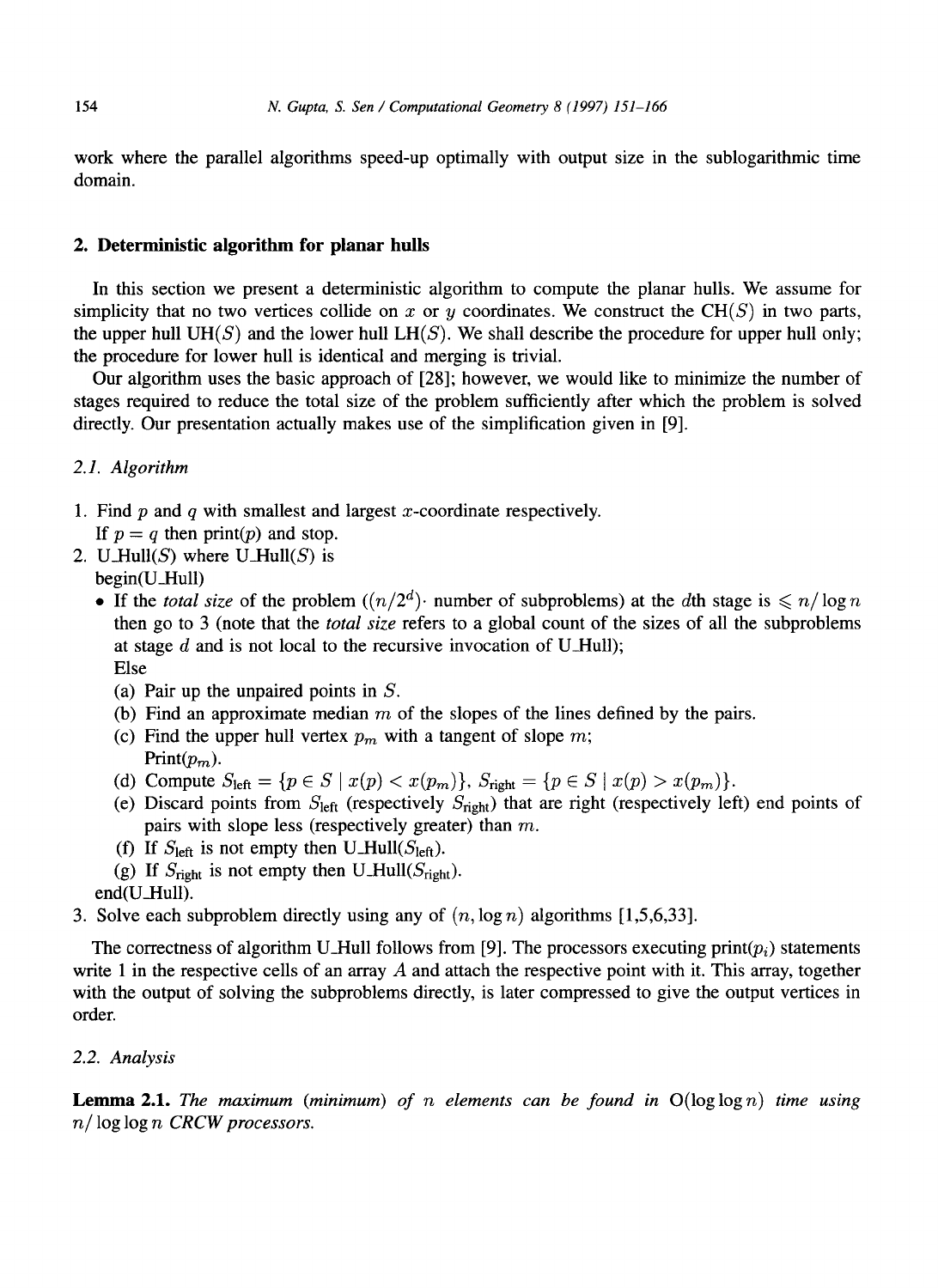**Lemma 2.2** [19]. *There is a CRCW algorithm that finds an element with rank k such that*  $n/3 \geq k \geq$ *...*  $2n/3$  with processor-time complexity  $(n/\log \log n, \log \log n)$ .

**Lemma 2.3** [19]. *Interval Allocation with*  $o(1)$  *padding factor and*  $\varepsilon$ *-approximate prefix sum* ( $\varepsilon$  =  $o(1)$  *can be done deterministically in*  $O(\log \log n)$  *steps using n/*  $\log \log n$  *CRCW processors.* 

Remark. The above implies that processor allocation can be done in the same bounds.

Observation 2.1. At every stage, each subproblem has at least one output vertex.

**Lemma 2.4.** *The size of the problem reduces to n*/ $\log n$  *after*  $O(\max{\log \log n, \log H})$  *stages.* 

Remark. In order to keep the notations simpler, we assume all logarithms are taken to base 3/2 in this lemma.

**Proof.** Let N denote the number of subproblems after  $O(max\{log \log n, log H\})$  stages. Since every subproblem has at least one output vertex therefore  $N \leq H$ .

*Case 1.*  $H \leq \log n$ , then total size after 2 log log n stages is

$$
\frac{n}{(3/2)^{2\log\log n}}\cdot N\leqslant \frac{n}{\log^2 n}\cdot H\leqslant \frac{n}{\log n}.
$$

*Case 2. H*  $\geq$  *log n, then total size after 2 log H stages is* 

$$
\frac{n}{(3/2)^{2\log H}}\cdot N\leqslant \frac{n}{H^2}\cdot H\leqslant \frac{n}{\log n}.\qquad \Box
$$

Using Lemma 2.1 Steps 1 and 2(c) and using Lemma 2.2 Step 2(b) can be done in  $O(\log \log n)$  time using  $n/\log \log n$  processors. The number of surviving subproblems can be found at every step using (approximate) prefix sum. Hence every stage requires  $O(\log \log n)$  time with  $n/\log \log n$  processors. By Brent's slow-down lemma every stage can be done in  $O(\log n)$  time with  $n/\log n$  processors. In the end the problem can be solved directly in  $O(\log n)$  time with  $n/\log n$  processors.

**Lemma 2.5.** *The convex hull of n points in a plane can be constructed in*  $O(\log n \cdot (\log H + \log \log n))$ *time using*  $O(n/\log n)$  *CRCW processors. For*  $H \geq \log^{\epsilon} n$ ,  $\epsilon > 0$ *, this is optimal.* 

#### *2.3. Optimal algorithm for all H*

We will now exploit the slow-down technique further to make this algorithm work-optimal for all output sizes. Since every level of recursion takes  $O(\log \log n)$  steps with  $n/\log \log n$  processors, each level will take no more than  $O(\log \log N_i + N_i/P)$  steps with P processors, where  $N_i$  is the total size of subproblems after  $i$  stages. Recall that, from Lemma 2.3, a global processor allocation takes  $O(\log \log n)$  steps. From Lemma 2.4,  $N_i = O(n/\log n)$  after  $i \geqslant \Omega(\log \log n + \log H)$  levels.

Thus with an additional  $O(n)$  work (for computing the hull of  $n/\log n$  points), the algorithm finishes in a further  $n/P$  steps for  $P \leq n/\log n$ . After  $O(\log \log n + \log H)$  steps the total work done is

$$
\sum_{i=1}^{O(\log\log n + \log H)} \left[O(N_i)\right] = O(n \log H) \quad \text{for } P \leqslant n/\log\log n.
$$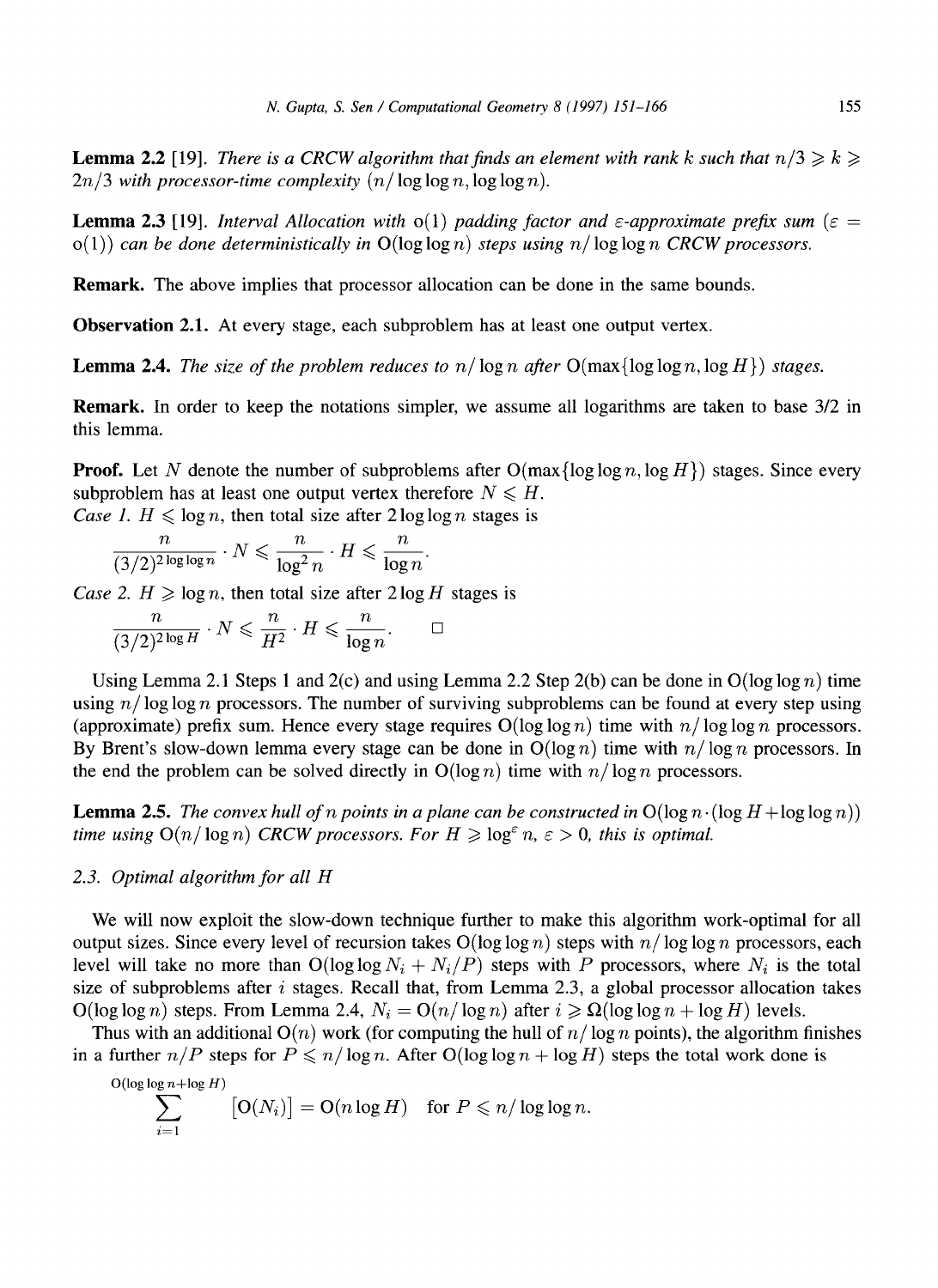This follows from the work-bound of Chan et al.'s [9] algorithm. The total time-bound is

$$
O\left(\log\log^2 n + \log\log n \cdot \log H\right) + 1/P \sum_{i} O(N_i)
$$
  
= O\left(\log\log^2 n + \log\log n \cdot \log H\right) + O(n \log H/P). (1)

Using  $P = n/\log n$ , in Eq. (1), the time-complexity is  $O(\log n \log H)$ . Thus we can formalize our result as follows.

**Theorem** 2.1. *The convex hull of n points in a plane can be constructed in* O(log n log *H) time using n/ log n processors in a deterministic CRCW PRAM.* 

**Remark.** Using  $P = n \log H/(\log n \log \log n)$ , the time complexity can be be improved to  $O(\log n \cdot$ log log n) for large H. Since we do not know H in advance, this bound will be hard to achieve in practice.

## **3. Randomized algorithm**

We present a randomized algorithm which solves the dual equivalent of the convex hull problem namely *intersection of half-planes.* The convex hull problem is well known to be equivalent to the problem of finding the intersection of half-planes (for details, see [17,32,33]).

Let us denote the input set of half-planes by  $S$  and their intersection by  $P(S)$ . The idea is to construct the intersection of a random sample R of  $r$  half-planes and filter out the redundant half-planes, i.e., the half-planes which do not participate in  $P(S)$ . Without loss of generality, we can assume that the origin lies inside the intersection. Let  $h_1, h_2, \ldots, h_r$  be the vertices of the intersection in a cyclic order. Consider the triangles of the form  $Oh<sub>1</sub>h<sub>2</sub>$  (O being the origin), which we call regions. These will be intersected by a number of half-planes that were not chosen in the sample. In this paper, we shall say that a half-plane intersects a region if its bounding line intersects the region.

We delete the half-planes that do not intersect any region containing at least one output point (see Figs. 1 and 2). Consider a region that does not contain any output point. Clearly, only one half-plane is useful in this region, which is either the bounding half-plane of the region, which we retain, or some half-plane that intersects the region internally (and hides all other half-planes). Such a half-plane must intersect at least one of the regions containing an output point and is therefore retained. In Fig. 3, the half-plane P hides all other half-planes in the regions  $Oh_2h_3$  and  $Oh_3h_4$  but the region which it intersects in the extreme left, namely  $Oh_1h_2$ , and in the extreme right, namely  $Oh_4h_5$ , contain output points.

The above procedure is repeated on the reduced problem.

To prove any interesting result we must determine how quickly the problem size decreases. Let  $H(R)$  denote the set of regions induced by a sample R and let  $H^*(R)$  denote the set of regions that contains at least one output point. We will denote the set of half-planes intersecting a region  $\Delta \in H(R)$  by  $L(\Delta)$  and its cardinality  $|L(\Delta)|$  by  $l(\Delta)$ .  $L(\Delta)$  will also be referred to as the *conflict list* of  $\Delta$  and  $l(\Delta)$ , its *conflict size*. We will use the following results related to bounding the size of the reduced problem.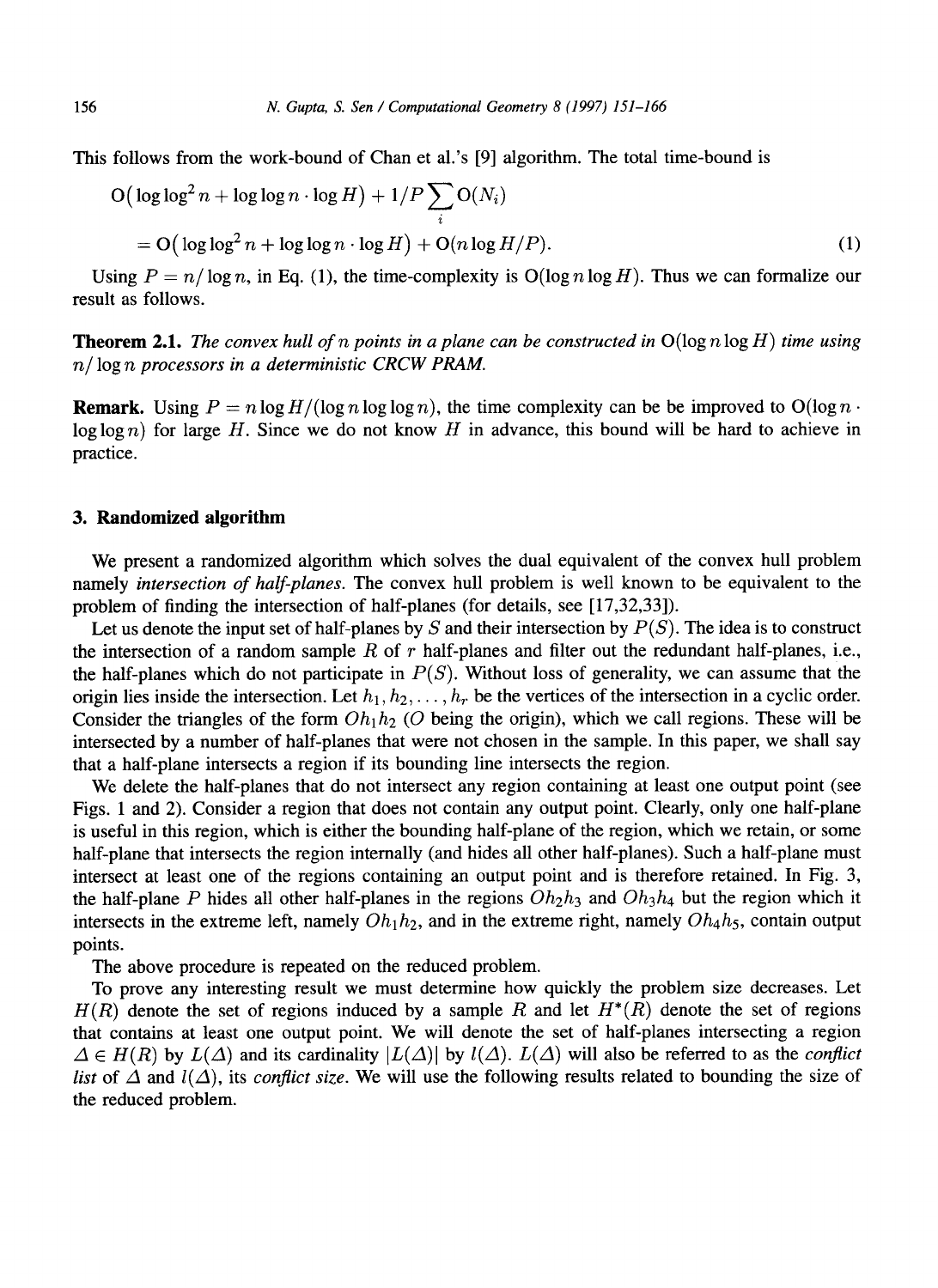

Fig. 1. Region containing at least one output vertex.



Fig. 2. Region with no output vertices.



Fig. 3. Half-plane P will be retained because of regions  $h_1$  and  $h_5$  that contain output vertices.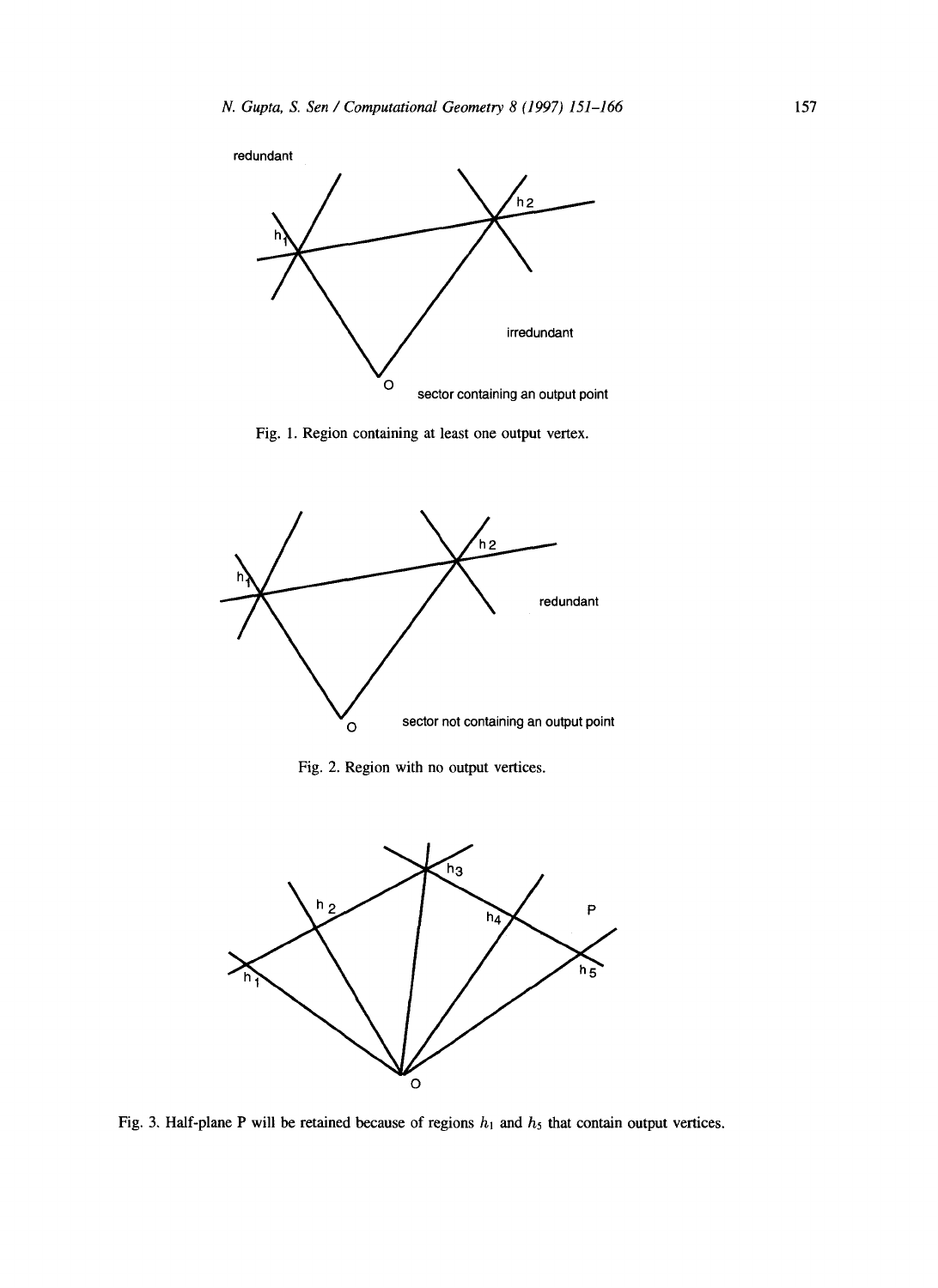Lemma 3.1 [13,33]. *For some suitable constant k and large n,* 

$$
\Pr\bigg[\sum_{\Delta \in H(R)} l(\Delta) \geqslant kn\bigg] \leqslant 1/4,
$$

*where probability is taken over all possible choices of random sample R.* 

The above lemma gives a bound on the size of the union of the conflict lists. The following gives a bound on the maximum conflict size.

**Lemma 3.2** [13,26]. For some suitable constant  $k_1$  and large n,

$$
\Pr\Big[\max_{\Delta\in H(R)}l(\Delta)\geqslant k_1(n/r)\log r\Big]\leqslant 1/4,
$$

*where probability is taken over all possible choices of random sample R such that*  $|R| = r$ .

A sample is "good" if it satisfies the properties of Lemmas 3.1 and 3.2 simultaneously. From Lemmas 3.1 and 3.2 a sample is good with probability at least  $1/2$ . We can actually do better as the following lemma shows.

Lemma 3.3. *We can find a sample R which satisfies both Lemmas 3.1 and 3.2 simultaneously with high probability. Moreover, this can be done in*  $O(\log r)$  *time and*  $O(n \log r)$  work with high probability.

**Proof.** This is done using Resampling and Polling. For details see Appendix A.  $\Box$ 

Since  $|H^*(R)| \leq H$ , a good sample clearly satisfies the following property also.

Lemma 3.4. *For a good sample R,* 

$$
\sum_{\Delta \in H^*(R)} l(\Delta) = \operatorname{O}(nH \log r/r).
$$

where  $|R| = r$  and  $H^*(R)$  is the set of all regions that contain at least one output point.

This will be used repeatedly in the analysis to estimate the non-redundant half-planes whenever  $H \leqslant r/\log r$ .

Remark. We can actually find a sample that satisfies a stronger property than Lemma 3.4, namely the sum can be bounded by  $O(nH/r)$ . This matches the bound of Clarkson and Shor [13] and it can be done in the same time bounds of Lemma 3.3 by using the two level sampling procedure of Chazelle and Friedman [11].

## *3.1. Algorithm*

Our algorithm works iteratively. Let  $n_i$  (respectively  $r_i$ ) denote the size of the problem (respectively sample size) at the *i*th iteration with  $n_1 = n$ . Repeat the following procedure until  $r_i > n^{\epsilon}$  (this condition guarantees that the sample size is never too big) or  $n_i < n^{\epsilon}$  for some fixed  $\epsilon$  between 0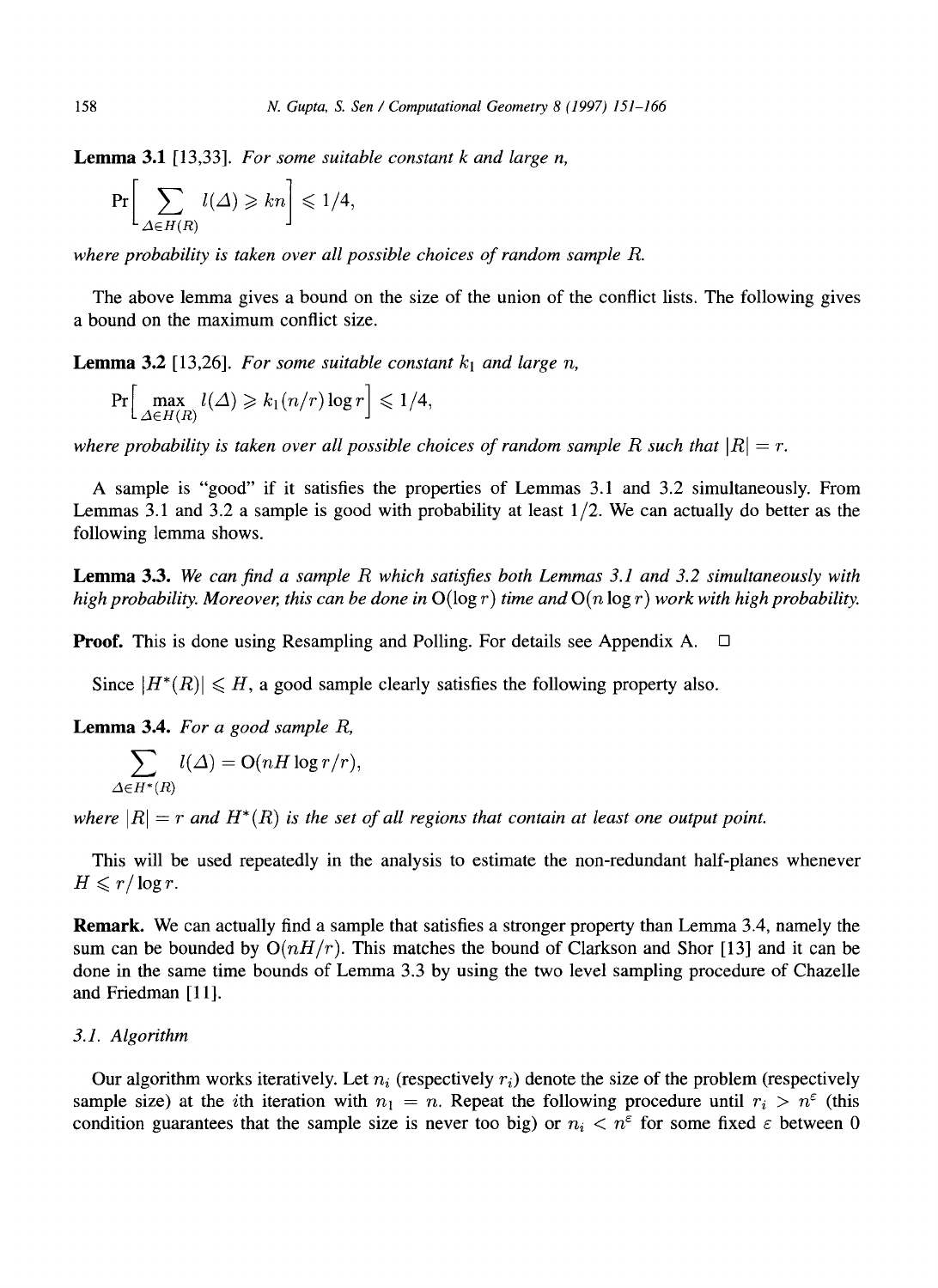and 1. If  $n_i < n^{\epsilon}$  then find out the intersection of  $n_i$  half-planes directly using Lemma 3.5 else do one more iteration and find out the intersection of  $n_{i+1}$  half-planes directly using Lemma 3.5.

The following is a description of the *i*th iteration of the algorithm.

## **Rand-Hull**

- 1. Use the procedure of Lemma 3.3 to choose a "good" sample R of size  $r_i$  = constant for  $i = 1$  and  $r_{i-1}^2$  for  $i>1$ .
- 2. Find out the intersection of half-planes of R.
- 3. Filter out the redundant half-planes as follows.
	- (a) (i) For every half-plane find out the regions that it intersects.
		- (ii) If the sum, taken over all the half-planes, of the number of regions intersecting a half-plane is  $O(n)$  then continue else go to 1.
	- (b) Compute  $H^*(R)$  as follows.
		- For every region  $\Delta$  do the following:
		- (i) Find out the half-planes intersecting  $\Delta$  and assign as many processors to it (see Lemma 3.1) and Step 3a(ii) above).
		- (ii) Consider the points of intersection of the bounding lines of half-planes with the radial edges of the region. If the points closest to the origin belong to the same line then  $\Delta \notin H^*(R)$ else  $\Delta \in H^*(R)$ .
	- (c) Delete a half-plane if it does not belong to  $\bigcup_{\Delta \in H^*(R)} L(\Delta)$ .
- 4. The set of half-planes for the next iteration is  $\bigcup_{\Delta \in H^*(R)} L(\Delta)$  and its size is

$$
n_{i+1} = \bigg|\bigcup_{\Delta \in H^*(R)} L(\Delta)\bigg|.
$$

Increment  $i$  and go to 1.

#### *3.2. Analysis*

We begin by stating some of the results that will be used for analyzing the algorithm Rand-Hull in the previous section.

#### *3.2.1. Background*

**Lemma 3.5** [36]. With  $p = nk$  ( $k > 1$ ), the convex hull of n points in two dimensions can be *constructed in*  $O(\log n / \log k)$  *steps.* 

Remark. By duality, the above lemma holds for the problem of finding the intersection of half-planes.

Lemma 3.6 [33]. *The maximum (minimum) of n elements can be determined in constant time with high probability using n CRCW PRAM processors.* 

The following three problems arise in the context of processor reallocation and compaction in our parallel algorithm.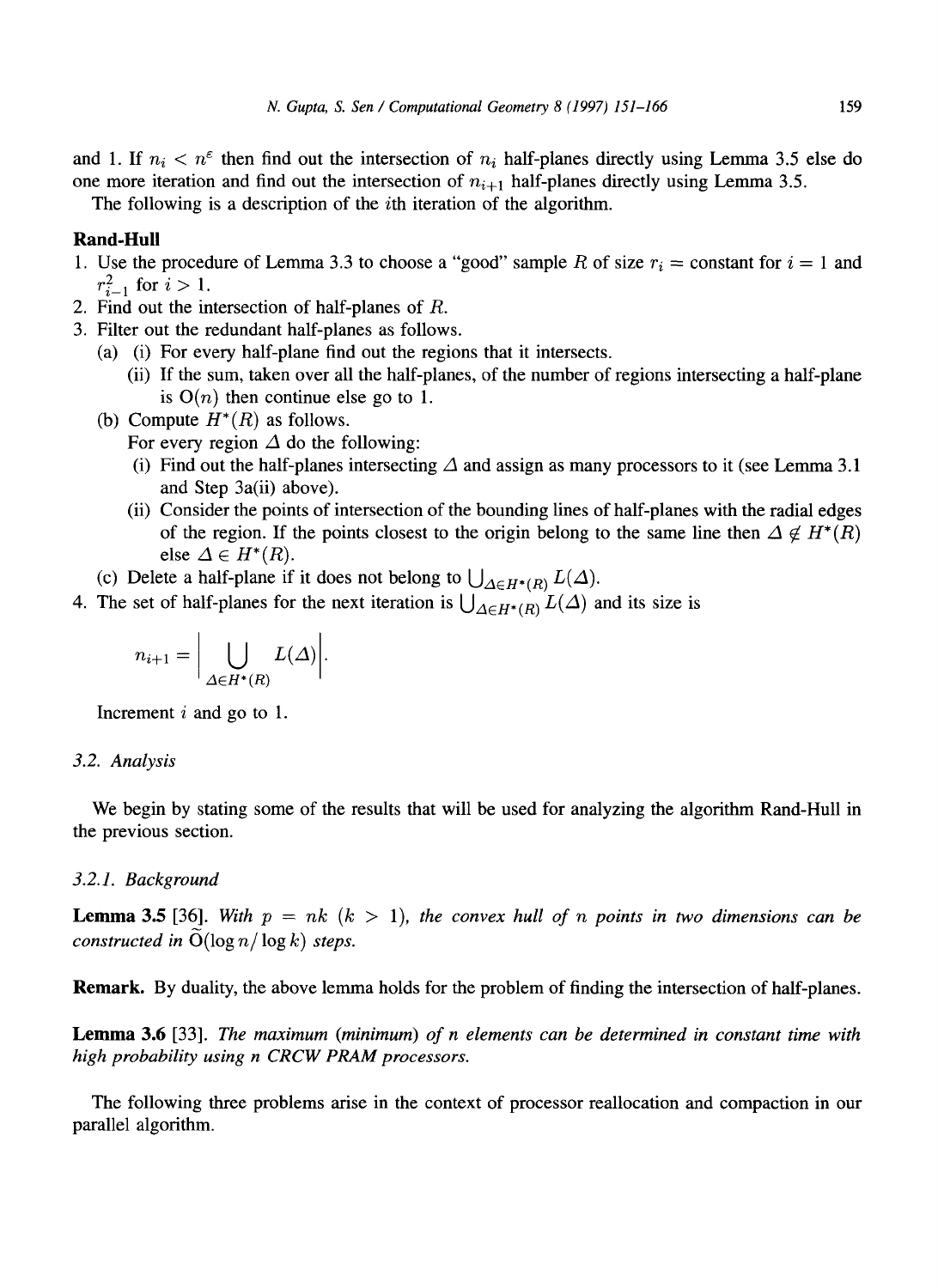**Definition.** For all  $n, m \in N$  and  $\lambda \ge 1$ , the *m-color semisorting* problem of size n and with slack  $\lambda$ is the following. Given n integers  $x_1, \ldots, x_n$  in the range  $0, \ldots, m$ , compute n non-negative integers  $y_1, \ldots, y_n$  (the placement of  $x_i$ ) such that

(1) all the  $x_i$  of the same colour are placed in contiguous locations (not necessarily consecutive). (2) max $\{y_j: 1 \leq j \leq n\} = O(\lambda n)$ .

**Definition.** For all  $n \in N$  *interval allocation* problem is the following. Given n non-negative integers  $x_1, \ldots, x_n$ , compute n non-negative integers  $y_1, \ldots, y_n$  (the starting addresses of intervals of size  $x_i$ ) such that

(1) for all i, j, the block of size  $x_i$  starting at  $y_i$  does not overlap with the block of size  $x_j$  starting at *yj.* 

(2)  $\max\{y_i: 1 \leq j \leq n\} = O(\sum_i x_i).$ 

Definition. Given n elements, of which only *d are active,* the problem of *approximate compaction* is to find the placement for the *active* elements in an array of size  $O(d)$ .

**Lemma 3.7** [7]. *There is a constant*  $\varepsilon > 0$  such that for all given  $n, k \in N$ , *n*-color semisorting *problem of size n and with slack*  $O(log^{(k)} n)$  *can be solved on a CRCW PRAM using*  $O(k)$  *time,*  $O(n \log^{(k)} n)$  processors and  $O(n \log^{(k)} n)$  space with probability at least  $1 - 2^{-n^{\epsilon}}$ . Alternatively, it *can be done in*  $\widetilde{O}(t)$  *steps, t*  $\geq$   $\log^* n$  *using n/t processors.* 

*The problems of* interval allocation *and* approximate compaction *can also be solved in the same bounds.* 

#### *3.2.2. Overview*

We assume the availability of linear number of processors. Our result relies heavily on the result of Lemma 3.4. The idea is to reduce the size of the problem to  $n^{\epsilon}$ , for some  $\epsilon$ ,  $0 < \epsilon < 1$ . Lemma 3.4 tells us that if  $r = \Omega(H^2)$ , the problem size can be reduced quickly. Notice that a large sample size reduces the problem size faster but increases the time for each iteration. Hence we must achieve a balance between the number of iterations and the time spent in each iteration. For the purpose of analyzing we divide our algorithm in three phases.

*Initial phase.* Initially we start with a sample of constant size and keep squaring it until it is  $\Omega(H^2)$ . Until now we cannot guarantee any reduction in the problem size. However, since the sample sizes are small we do not spend too much time in this phase  $(O(\log H)$  time).

*Main phase.* We keep squaring the sample size in subsequent iterations thereby achieving a good reduction in the problem size until the problem size has reduced to  $n^{\epsilon}$ .

*Terminating phase.* Solve the problem directly.

Since our sample size is never too large  $(r_i \leq r^{\epsilon})$ , Step 2 can be done in constant time using Lemma 3.5 in each iteration. From Lemma 3.6, Step 3(b)(ii) can be done in constant time. The regions that a half-plane intersects can be obtained in  $O(\log r / \log k)$  time using k processors. In the initial phase when no significant reduction in problem size is achieved there is no processor advantage, hence each iteration takes  $O(\log r)$  time and hence a total of  $O(\log H)$  time (a geometric series with  $O(log H)$  leading term). In the main phase, because of significant processor advantage this step takes constant time in each iteration.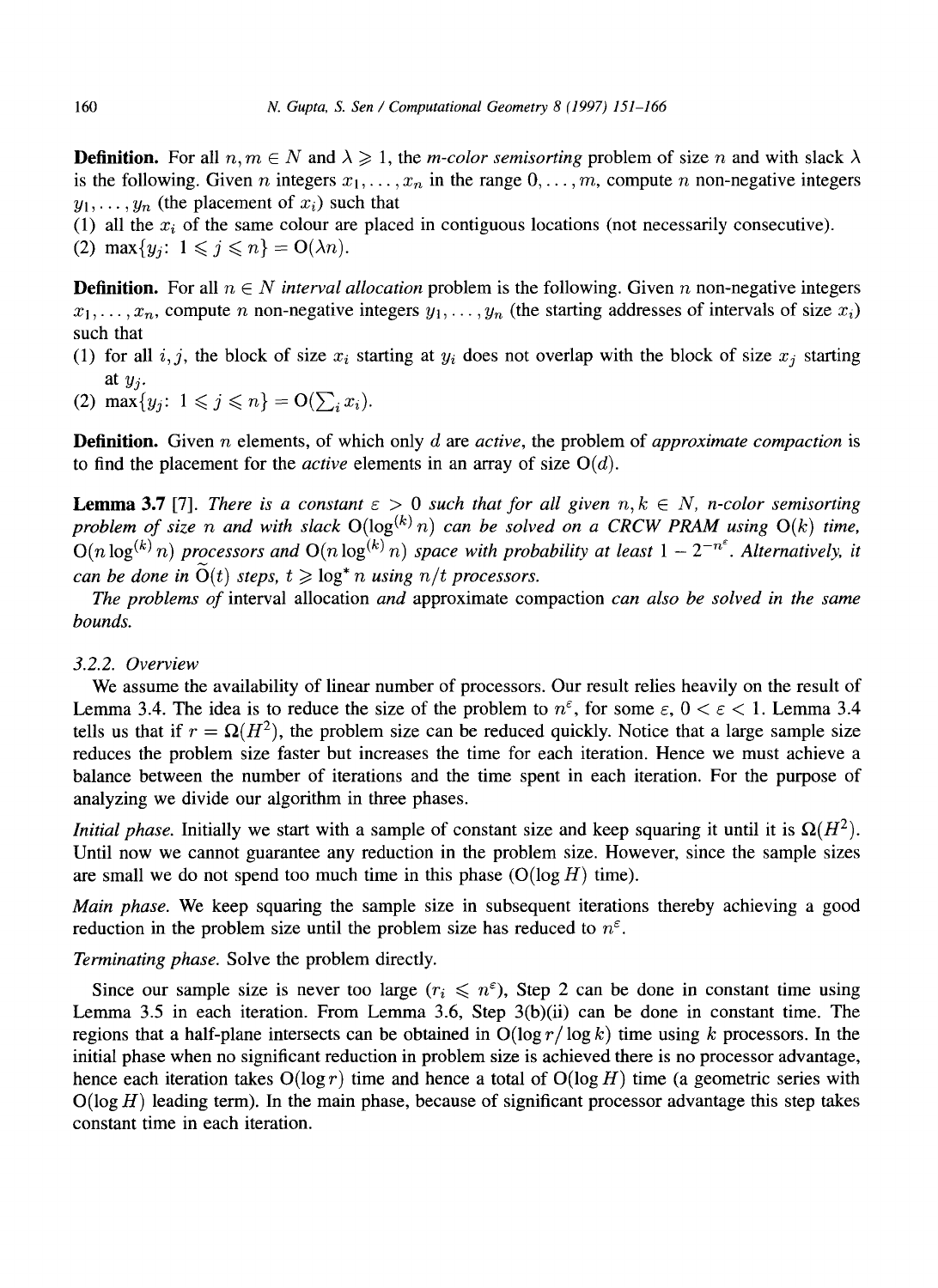Processor allocation and approximate compaction (last steps) can be done in  $O(log^* n)$  time in each iteration (Lemma 3.7).

As  $r_i = r_1^{2^i}$ , the initial phase requires O(loglog H) iterations and the main phase requires  $O(\log \log n)$  iterations.

Hence the total time is  $O(\log H + \log^* n \cdot \log \log H)$  for the initial phase and  $O(\log^* n \cdot \log \log n)$ for the main phase.

Using some additional techniques and more careful analysis we will be able to eliminate the extra  $O(log^* n)$  factor from the main phase. Hence total time for the main phase is  $O(log log n)$  for sufficiently large *n*.

The terminating phase can be shown to take  $O(\log H)$  time.

#### *3.2.3. Detailed analysis*

We will now present the details of the analysis. Let  $l$  be the iteration in which the sample size of  $\Omega(H^2)$  is achieved for the first time. Then

- *Initial phase:*  $i \leq l \Rightarrow n_i = O(n)$ .
- *Main phase* is analyzed as two sub-phases:
	- $l < i \leq l + \log \log \log n \Rightarrow n_i = O(n \log H/H^{2^{i-l}}),$  $i > l + \log \log \log n \Rightarrow n_i < O(n/\log n).$

Steps  $3(a)(ii)$ ,  $3(b)(i)$  and  $3(c)$  will be implemented using procedures for Interval allocation and Semisorting. The problem of deleting half-planes can be reduced to compaction which can be approximated using the procedure for *approximate compaction.* From Lemma 3.7, Steps 3(a)(ii), 3(b)(i) and 3(c) can be done in  $O(t)$  steps  $(t \geq \log^* n)$  using  $n/t$  processors or in constant time using  $n \log n$  processors. Below we describe procedures to check for the condition in Step  $3(a)(ii)$  and do Step  $3(b)(i)$ .

In Step 3(a)(i) each half-plane finds the regions it intersects. This gives pairs  $(p_i, s_j)$  (half-plane  $p_i$  intersects region  $s_j$ ) whose number is bounded by  $O(n)$  from Lemma 3.1. We call  $s_j$  the color of *Pi.* Notice that the regions that a half-plane intersects are contiguous and therefore we only need to store the left-end region and right-end region (say in clockwise order) with every half-plane, say in an array  $C$ . Clearly, we can also store the number of regions that a half-plane intersects. Now think of  $C[i]$  as a request for memory cells. Solve the problem of interval allocation for C. If any processor tries to use an index beyond  $kn$  (for an appropriately chosen constant  $k$ ), the condition in Step 3(a)(ii) must have been violated. Then discontinue interval allocation and repeat the procedure. After assigning  $C[i]$  processors to the *i*th half-plane and completing interval allocation, we can put  $(p_i, s_j)$  pairs in an array (call it A) of size  $O(n)$ .

Apply r-color (for sample size r) semisorting algorithm on A. It will put all the half-planes intersecting a given region together, with possible blanks, in another array, say  $B$ , of  $O(n)$  size. From Lemma 3.7 Steps 3(a)(ii) and 3(b)(i) can be done in  $O(t)$  steps,  $t \ge log^* n$ , using  $n/t$  processors or in constant time using  $n \log n$  processors.

Assume that we have an array D of half-planes, of size  $O(n)$ . With each region we have a number of processors associated (assigned in Step  $3(b)(i)$ ), one for each intersecting half-plane. Each of these processors knows whether its region contains an output point or not. If a processor is associated with a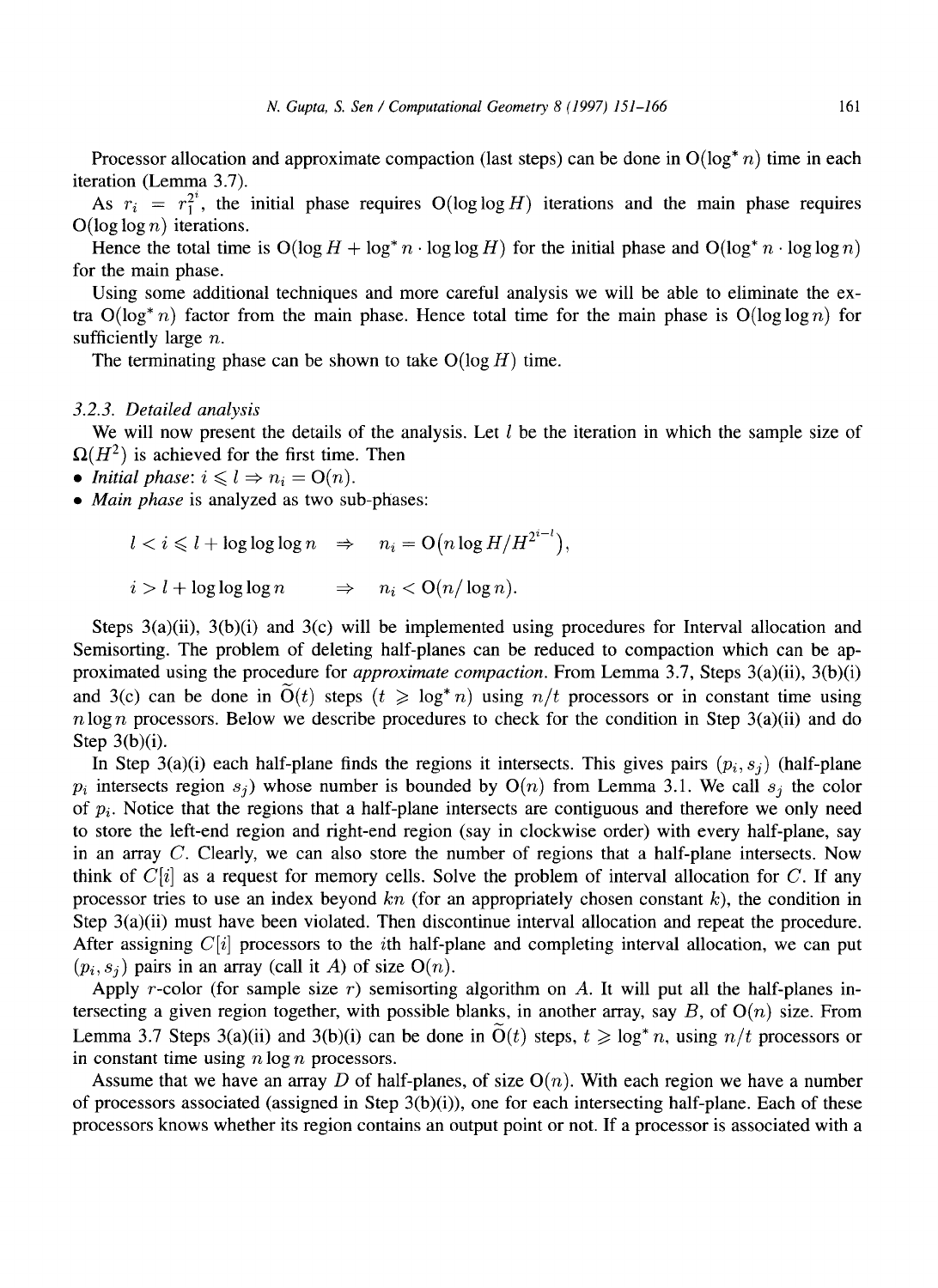region containing an output point and with the half-plane  $p_i$  then it writes 1 in the *i*th cell of D. Now problem of deleting the half-planes is reduced to the problem of compaction which can be approximated within a constant factor using *approximate compaction*. This takes  $O(t)$  steps  $(t \geq \log^* n)$  using  $n/t$ processors or constant time using  $n \log \log n$  processors (Lemma 3.7).

Therefore, all steps except  $3(a)(i)$  (finding the intersections) take

$$
O(\log^* n) \text{ time} \quad \text{for } i \leq l,
$$
\n<sup>(2)</sup>

 $O(\log^* n)$  time for  $l < i \leq l + \log \log \log n$ , and (3)

$$
O(1) \text{ time} \qquad \text{for } i > l + \log \log \log n. \tag{4}
$$

As  $r_i = r_i^{2^i}$ ,  $l \leq \log \log H$  and as  $r_i < n^{\epsilon}$  for  $0 < \epsilon < 1$ , the maximum number of iterations is  $O(\log \log n)$ . Thus total time over all iterations for all steps except Step 3(a)(i) is

$$
O(\log^* n(\log \log H + \log \log \log n) + \log \log n) = O(\log^* n \log \log H + \log \log n). \tag{5}
$$

The regions that a half-plane intersects can be found out using a locus based searching scheme in  $O(\log r / \log k)$  time using k processors by Lemma 4.1 of [36]. Thus Step 3(a)(i) can be done in  $O(\log r_i)$  time for  $i < l$  and in  $O(\log r_i / \log(n/n_i))$  time for  $i > l$ . By Lemma 3.4,

$$
n_i < c \frac{nH \log r_{i-1}}{r_{i-1}} \quad \text{for some constant } c
$$
\n
$$
\Rightarrow \quad n/n_i > \frac{r_{i-1}}{cH \log r_{i-1}} > \Omega\left(\sqrt{r_{i-1}}/\log r_{i-1}\right) \quad \text{for } i > l
$$

as  $r_{i-1} = \Omega(H^2)$  or  $H = O(\sqrt{r_{i-1}})$ . By using  $r_i = r_{i-1}^2$ , the above inequality implies that  $log r_i / log(n/n_i)$  is constant for  $i > l$ . Thus Step 3(a)(i) can be done in constant time for  $i > l$ . Hence total time for Step  $3(a)(i)$  is

$$
\sum_{i \leq l} \mathcal{O}(\log r_i) + \sum_{i > l} \mathcal{O}(1). \tag{6}
$$

The first term, a geometric series with  $O(log H)$  as the leading term, is  $O(log H)$  and the second term is clearly  $O(\log \log n)$ .

Let the terminating condition be satisfied in the tth iteration. If  $n_t < n^{\epsilon}$ , then computing the intersection of  $n_t$  half-planes takes constant time. Otherwise, if  $n^{\epsilon} < r_t < n_t$  or  $n^{\epsilon} < n_t < r_t$  then we have the following.

Let  $\varepsilon$  be  $\lt 1/2$ . Clearly,  $r_{t-1} \lt n^{\varepsilon}$  and  $r_t \lt n^{2\varepsilon}$ . Hence we can afford to do one more iteration within the same bounds. Now,

$$
n_{t+1} = O(n_t H \log r_t/r_t) = O(n_t H(2\varepsilon \log n)/n^{\varepsilon}) = O(n^{1-\varepsilon/2}H).
$$

If  $H < n^{\epsilon/4}$  then  $n_{t+1}$  is  $O(n^{1-\epsilon/4})$  and hence computing the intersection of  $n_{t+1}$  half-planes will take constant time. Otherwise, if  $H > n^{\epsilon/4}$  then nothing can be said about  $n_t$  or  $n_{t+1}$  except that  $n_{t+1} = O(n)$ . Hence computing the intersection of  $n_{t+1}$  half-planes takes  $O(\log n)$  time which is  $O(\log H)$  (since  $H > n^{\epsilon/4}$ ).

Hence we have the following lemma.

**Lemma 3.8.** *The convex hull of n points in two dimensions can be constructed in*  $O(max\log H$ ,  $log log n$ ) *time with high probability using a linear number of CRCW processors.*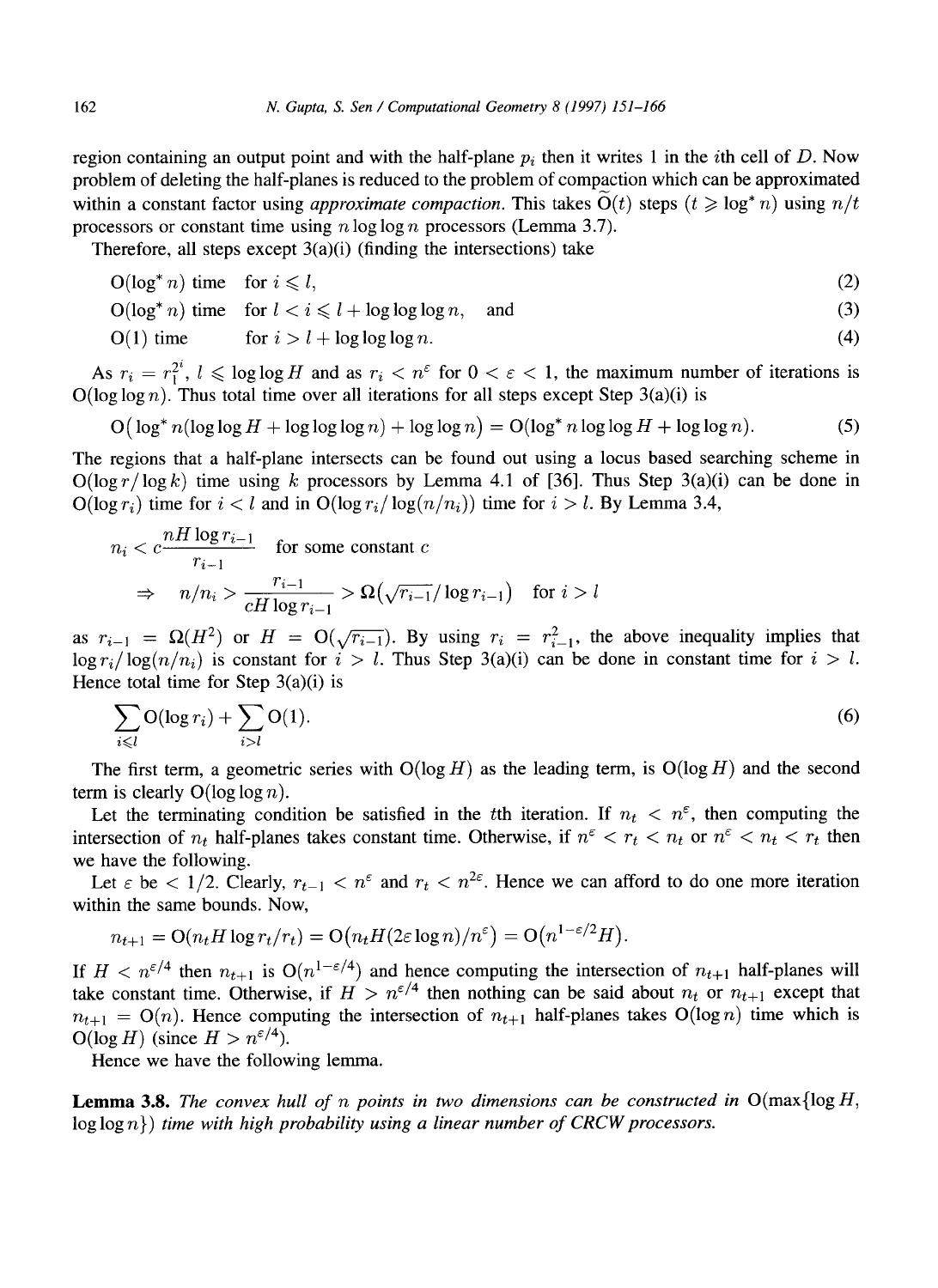**Remark.** For  $\log H = \Omega(\log \log n)$ , this attains the ideal  $O(\log H)$  running time with n processors.

Next, we will use the standard slow-down method to make the algorithm more efficient for all values of H. That is, we use  $p = n/\rho$  processors where  $\rho = \log \log n$ , instead of n processors. We will use approximate compaction to distribute processors evenly in Step 3(c) of the algorithm.

In the initial phase, the processor allocation and approximate compaction can be done in  $O(\log \log n)$ time and remaining steps take  $O(\log \log n \cdot \log r_i)$  time (by Brent's slow-down lemma) in each iteration. The total time for this phase is thus  $O(\log \log n \cdot \log H)$ .

In the main phase second part (i.e.,  $n_i \le n/\log n$ ),  $p \ge n_i \log \log n_i$ , so by Lemma 3.7 each step still takes constant time. In the first part (i.e.,  $n_i > n/\log n$ ), processor allocation and approximate compaction can be done in O(max $\{\log^* n, n_i/p\}$ ) time. So in Eq. (3),  $\log^* n$  is replaced with  $\rho/H^{2^j-j}+$  $\log^* n$  for  $0 \le j \le \log \log \log n$   $(j = i - l)$ . Recall that l is the iteration in which the sample size of  $\Omega(H^2)$  is achieved for the first time.

Hence, total time for all the steps except  $3(a)(i)$  is

$$
\sum_{i \le l} \log \log n + \sum_{i=l+j: 0 < j \le \log \log \log n} \left[ \rho / H^{2^j - j} + \log^* n \right] + \sum_{i > l + \log \log \log n} O(1)
$$
  
= O(\log \log n \cdot \log \log H).

To find out the intersecting regions we analyze two cases separately, namely when  $n_i > p$  and when  $n_i \leqslant p$ . Then this step takes

•  $O((n_i/p) \log r_i)$  time when  $n_i \geq p$  by work-load distribution. The running time for this phase is thus bounded by

$$
\sum_{i>l} \frac{n_i}{p} \log r_i = O(\log \log n) \quad \text{as } n_i = O\big(n/H^{2^{i-l}-(i-l)}\big).
$$

•  $O(\log r_i / \log(p/n_i))$  time when  $n_i < p$  due to processor advantage. Then

$$
n_i = O(n_{i-1}H \log r_{i-1}/r_{i-1}) = O(pH \log r_{i-1}/r_{i-1})
$$
  
\n
$$
\Rightarrow p/n_i = \Omega(r_{i-1}/H \log r_{i-1}) = \Omega(\sqrt{r_{i-1}}/r_{i-1}).
$$

So  $O(\log r_i/\log(p/n_i))$  above is constant.

Strictly speaking, we must also add to this the time for processor-allocation but it has already been accounted for in the previous calculations.

The time-bound for the terminating phase gets multiplied by at most  $\rho$ . Hence, we have the following theorem.

**Theorem 3.1.** *The convex hull of n points in two dimensions can be constructed in*  $O(\log H \cdot \log \log n)$ *expected time and*  $O(n \log H)$  *operations with high probability in a CRCW PRAM model where H is the number of points on the hull.* 

## **4. Remarks and open problems**

We presented a class of output-sensitive parallel algorithms for planar hulls that are work optimal and run in polylog time. For small output sizes, we presented an algorithm that improves upon the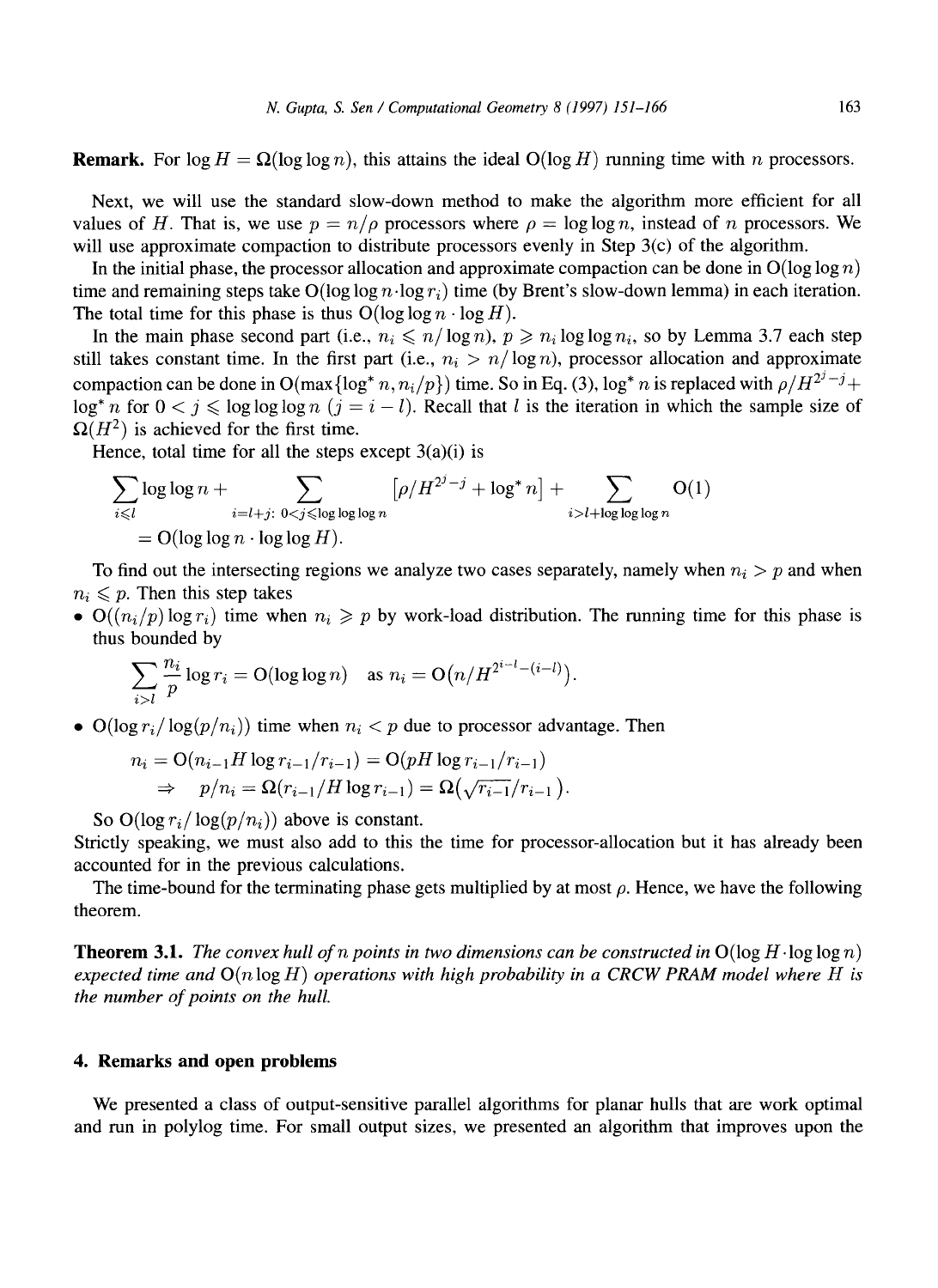worst-case optimal algorithms in time bound. The fastest (randomized) algorithm is work-optimal using a linear number of processors for a large range of output size, namely  $H \geq \log^{\epsilon} n$ . Recall that, for uniform distribution, the expected output size is about  $\log n$ . For very small output sizes, our algorithms are work-optimal although the time complexity does not match the "ideal" bound of  $O(log H)$  time using n processors. It may be noted that  $\Omega(log log n)$  is a lower bound for any deterministic parallel algorithm for convex hulls (using  $n$  processors) since it can be used for extremal selection; however the same may not be true for randomized algorithms. The other issue is that of speeding up the algorithms further using a superlinear number of processors. From [36], the lower bound in such cases is  $\Omega(\log H/\log k)$  for  $k \cdot n$  processors where  $k > 1$ . This appears to be a very challenging theoretical problem.

Some of the ideas presented in this paper are applicable to the problem in three dimensions. In [23], the authors present a randomized  $O(log log^2 n log H)$  expected time optimal algorithm for 3-D hulls. Amato et al. [3] have developed an  $O(\log^3 n)$  time, optimal  $O(n \log H)$  work algorithm for 3-D hulls in the EREW model. The results of the randomized algorithm can be made to hold with n-exponential probability by taking a larger number of samples, namely  $n^{\alpha}$  for a suitable  $\alpha < 1$  for the Resampling step. The remaining (randomized) sub-routines used in the algorithm are known to execute with n-exponential probability.

## **Acknowledgements**

The authors wish to thank the reviewers whose detailed comments were very helpful in improving the presentation of the paper. In particular, the bound of the deterministic algorithm in Theorem 2.1 was obtained following a very useful suggestion made by one of the reviewers.

## **Appendix A**

**Proof of Lemma 3.3.** Select  $O(\log n)$  samples. We know that one of them is "good" with high probability. Consider a sample Q. Check it against a randomly chosen sample of size  $n/\log n$  of the input half-planes for the condition of Lemmas 3.1 and 3.2. Checking condition of Lemma 3.1 is as given in [33]. We explain below how to check for condition of Lemma 3.2.

For every region  $\Delta$  defined by Q do in parallel. Our procedure works for  $r = o(n/\log^2 n)$ .

Let  $A(\Delta)$  be the number of half-planes of the  $n/\log n$  sampled half-planes intersecting with  $\Delta$ and let  $X(\Delta)$  be the total number of half-planes intersecting with  $\Delta$ . Let  $X(\Delta) > c' \log^2 n$  for some constant  $c'$  – the condition of Lemma 3.3 holds trivially for the other case. By using Chernoff's bounds for binomial random variables,  $L(\Delta) = k_1(A(\Delta) \log n)$  and  $U(\Delta) = k_2(A(\Delta) \log n)$  are lower and upper bounds, respectively, for  $X(\Delta)$  with high probability, for some constants  $k_1$  and  $k_2$ . Each region reports whether to "accept" or to "reject" a sample as follows for some constant  $k$ .

- Reject a sample if  $L(\Delta) > k(n/r) \log r$  ( $X(\Delta) \ge L(\Delta) > k(n/r) \log r$ ).
- Accept a sample if  $U(\Delta) \leq k(n/r) \log r$   $(X(\Delta) \leq U(\Delta) \leq k(n/r) \log r)$ .
- If  $L(\Delta) \leq k(n/r) \log r \leq U(\Delta)$  then accept a sample  $(X(\Delta)/k(n/r) \log r \leq U(\Delta)/L(\Delta)$ , which is a constant).
- If any region reports "reject" a sample then reject the sample.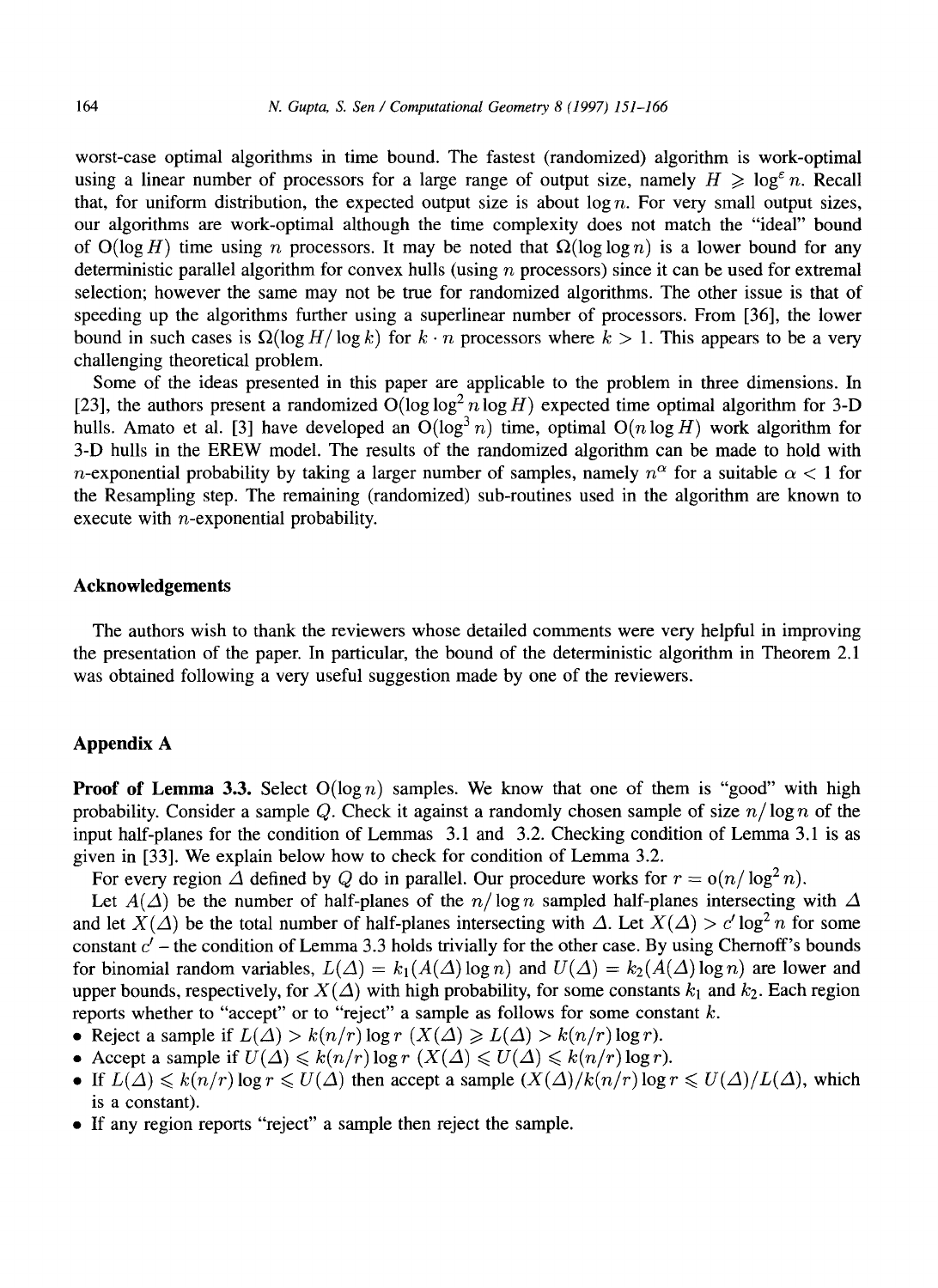For sample size r, the entire procedure runs in  $O(\log r)$  steps using n processors after building a datastructure of size  $r^c$  in  $O(\log r)$  time, where c is a fixed constant (see [34] for details of the construction). Ensuring that  $r^c \leq n$ , gives us the required bounds. This completes the proof of Lemma 3.3.

## **References**

- [1] A. Aggarwal, B. Chazelle, L. Guibas, C. O'Dunlaing and C.-K. Yap, Parallel computational geometry, in: Proc. 25th Annual Sympos. Found. Comput. Sci. (1985) 468-477; also: Algorithmica 3 (3) (1988) 293-327.
- [2] S. Akl, Optimal algorithms for computing convex hulls and sorting, Computing 33 (1) (1984) 1-11.
- [3] N.M. Amato, M.T. Goodrich and E.A. Ramos, Parallel algorithms for higher-dimensional convex hulls, in: Proc. 35th Annual Sympos. Found. Comput. Sci. (1994) 683-694.
- [4] N.M. Amato and EP. Preparata, The parallel 3D convex hull problem revisited, Internat. J. Comput. Geom. Appl. 2 (2) (1992) 163-173.
- [5] M.J. Atallah and M.T. Goodrich, Efficient parallel solutions to some geometric problems, J. Parallel Distrib. Comput. 3 (4) (1986) 492-507.
- [6] M.J. Atallah and M.T. Goodrich, Parallel algorithm for some functions of two convex polygons, Algorithmica 3 (4) (1988) 535-548.
- [7] H. Bast and T. Hagerup, Fast parallel space allocation, estimation and integer sorting, Technical Report MPI-I-93-123 (June 1993).
- [8] T.M. Chan, Output-sensitive results on convex hulls, extreme points and related problems, in: Proc. ACM Sympos. Comput. Geom. (1995).
- [9] T.M.Y. Chan, J. Snoeyink and C.-K. Yap, Output-sensitive construction of polytopes in four dimensions and clipped Voronoi diagrams in three, in: Proc. 6th ACM-SIAM Sympos. Discrete Algorithms (1995) 282-291.
- [10] B. Chazelle and D. Dobkin, Intersection of convex objects in two and three dimensions, J. ACM 34 (1) (1987) 1-27.
- [11] B. Chazelle and J. Fredman, A deterministic view of random sampling and its use in geometry, Combinatorica 10 (3) (1990) 229-249.
- [12] A.L. Chow, Parallel algorithms for geometric problems, Ph.D. Thesis, Department of Computer Science, University of Illinois, Urbana, IL (1980).
- [13] K.L. Clarkson and P.W. Shor, Applications of random sampling in computational geometry, II, Discrete Comput. Geom. 4 (1989) 387-421.
- [14] R. Cole, An optimal efficient selection algorithm, Inform. Process. Lett. 26 (1987/1988) 295-299.
- [15] N. Dadoun and D.G. Kirkpatrick, Parallel construction of subdivision hierarchies, J. Comput. Syst. Sci. 39 (1989) 153-165.
- [16] X. Deng, An optimal parallel algorithm for linear programming in the plane, Inform. Process. Lett. 35 (1990) 213-217.
- [17] H. Edelsbrunner, Algorithms in Combinatorial Geometry (Springer, New York, 1987).
- [18] M. Ghouse and M.T. Goodrich, In-place techniques for parallel convex-hull algorithm, in: Proc. 3rd ACM Sympos. Parallel Algorithms Arch. (1991) 192-203.
- [19] T. Goldberg and U. Zwick, Optimal deterministic approximate parallel prefix sums and their applications, in: Proc. Israel Sympos. Theory Comput. Systems (ISTCS '95) (1995) 220-228.
- [20] M. Goodrich, Geometric partitioning made easier, even in parallel, in: Proc. 9th ACM Sympos. Comput. Geom. (1993) 73-82.
- [21] M. Goodrich, Fixed-dimensional parallel linear programming via relative  $\varepsilon$ -approximations, in: Proc. Sympos. Discrete Algorithms (1996) 1–10.